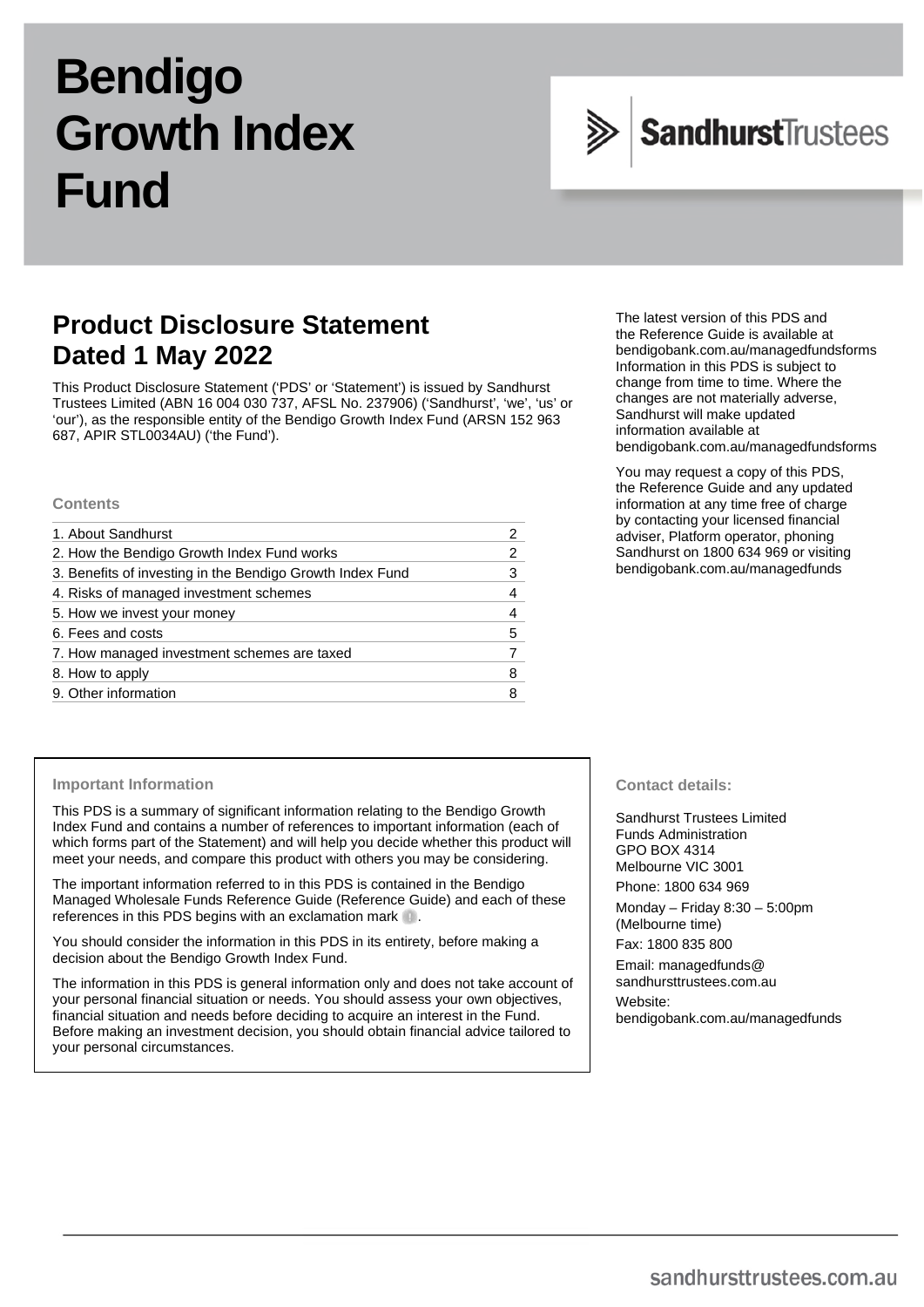# **1. About Sandhurst**

Sandhurst is the Fund's responsible entity and investment manager. Sandhurst is responsible for overseeing the Fund's operation, and managing and administering the Fund in the best interests of investors.

Sandhurst is a wholly owned subsidiary of Bendigo and Adelaide Bank Limited (ABN 11 068 049 178, AFSL No. 237879) (Bendigo and Adelaide Bank) and is part of the Bendigo and Adelaide Bank Group, which comprises Bendigo and Adelaide Bank and its related entities.

We are a highly regarded financial services provider and part of Bendigo and Adelaide Bank's wealth management arm. Established in 1888, we have evolved from a traditional trustee company to a modern full-service wealth manager.

Like Bendigo and Adelaide Bank, we have a strong focus in supporting the people, communities and initiatives from which we draw our ongoing success.

# **2. How the Bendigo Growth Index Fund works**

# **Structure**

The Fund is a registered managed investment scheme, whereby your money is pooled with other investors' money. Sandhurst invests this money on behalf of all the Fund's investors. This means that you have access to certain investments that you may not otherwise be able to access on your own. The ASIC website [moneysmart.gov.au](https://www.moneysmart.gov.au/) has more information on managed investment schemes.

The Fund is established under a constitution (Constitution), which sets out your rights and the powers and responsibilities of Sandhurst. You can obtain a copy of the Constitution free of charge by contacting us.

Under the Corporations Act 2001 (Corporations Act), the Fund is required to have a compliance plan lodged with ASIC. The compliance plan is audited annually and sets out measures that Sandhurst will implement to ensure that the Fund's operation complies with the Corporations Act and the Constitution.

# **About units and unit pricing**

The Fund is unitised, meaning that when you invest in the Fund, you purchase units that represent a beneficial interest in the Fund's assets (but not in any particular underlying asset).

The unit price is calculated each business day (i.e. any day that is not a weekend or a public holiday in Melbourne, Victoria) by dividing the Fund's net asset value by the number of units on issue, and is adjusted for transaction costs including the buy/sell spread (see section 6 'Fees and costs' in this PDS and section 3 'Fees and costs' in the Reference Guide for further information). Valuations of the Fund's assets are conducted at any time determined by Sandhurst, at regular intervals appropriate to the nature of the asset, and such times as required in the Constitution. The unit price will vary as the market value of the assets in the Fund rises or falls. The latest unit prices are available at [bendigobank.com.au/personal/](https://bendigobank.com.au/personal/investing/managed-funds/unit-prices)  [investing/managed-funds/unit-prices](https://bendigobank.com.au/personal/investing/managed-funds/unit-prices) 

Sandhurst has adopted a unit pricing policy setting out the principles which we apply when exercising unit pricing discretions under the Constitution. You can request a copy of the policy and other documents relating to unit pricing discretions free of charge by calling Sandhurst.

# **Applications and withdrawals**

You can make applications and withdrawals at any time, subject to the following minimum requirements (which Sandhurst may change at its discretion):

- Minimum initial investment \$50,000
	- Minimum additional investment \$100 or a minimum of \$50 per month via the regular savings plan Minimum withdrawals \$1,000
- Minimum switches \$1,000

Minimum investment balance \$50,000

Note: Sandhurst may accept lesser amounts at its discretion.

Sandhurst will retain any interest earned on application money before it is paid into the Fund.

#### **Initial investment**

To acquire units in the Fund, you will need to complete an Application Form. If a completed Application Form is received and accepted before 12 noon Melbourne time on a business day, the application will be processed using the Fund's application price calculated as at the close of business on that day. Otherwise, the following business day's application price will be used (these conditions also apply to additional investments – see below).

Payment can be made by cheque or direct debit (if using direct debit, you will need to complete the relevant section of the Application Form) or other method acceptable to Sandhurst. In certain circumstances, Sandhurst reserves the right to refuse an application or accept only part of an application or change processing times.

The Application Form is available at [bendigobank.com.au/managedfundsf](https://bendigobank.com.au/managedfundsforms)orms

# **Additional investments**

You can increase your investment by acquiring units in the Fund at any time, with payment made by BPAY®, cheque, direct debit or other method acceptable to Sandhurst. Units will be issued in accordance with the initial investment timings listed above. You should obtain a copy of the most up-to-date PDS for this Fund when making additional investments, as the investment will be made on those terms. In certain circumstances, Sandhurst reserves the right to refuse an additional investment or accept only part of an additional investment (for example, if the Fund is closed to additional investments) or change processing times.

The Investment Contribution Form is available at [bendigobank.com.au/managedfundsf](https://bendigobank.com.au/managedfundsforms)orms

® Registered to BPAY Pty Ltd ABN 69 079 137 518

# **Regular savings plan**

The Fund offers a regular savings plan with a minimum investment of \$50 per month. Simply complete this election on your Application Form, or alternatively, you can establish a regular savings plan at any time by completing the Investment Contribution Form available at

[bendigobank.com.au/managedfundsf](https://bendigobank.com.au/managedfundsforms)orms and nominate your contribution amount.

# **Withdrawal requests**

You can decrease your investment by withdrawing some or all of your units by sending Sandhurst a completed Withdrawal Form. If your Withdrawal Form is received and accepted before 12 noon Melbourne time on a business day, the withdrawal will be processed using the Fund's withdrawal price calculated as at the close of business on that day. Otherwise, the following business day's withdrawal price will be used. If you make a withdrawal request which would result in your investment balance falling below the minimum investment balance, as set out above under the heading "Applications and withdrawals", Sandhurst may at its discretion treat your withdrawal request as relating to all of your remaining units in the Fund.

The Withdrawal Form is available at [bendigobank.com.au/managedfundsf](https://bendigobank.com.au/managedfundsforms)orms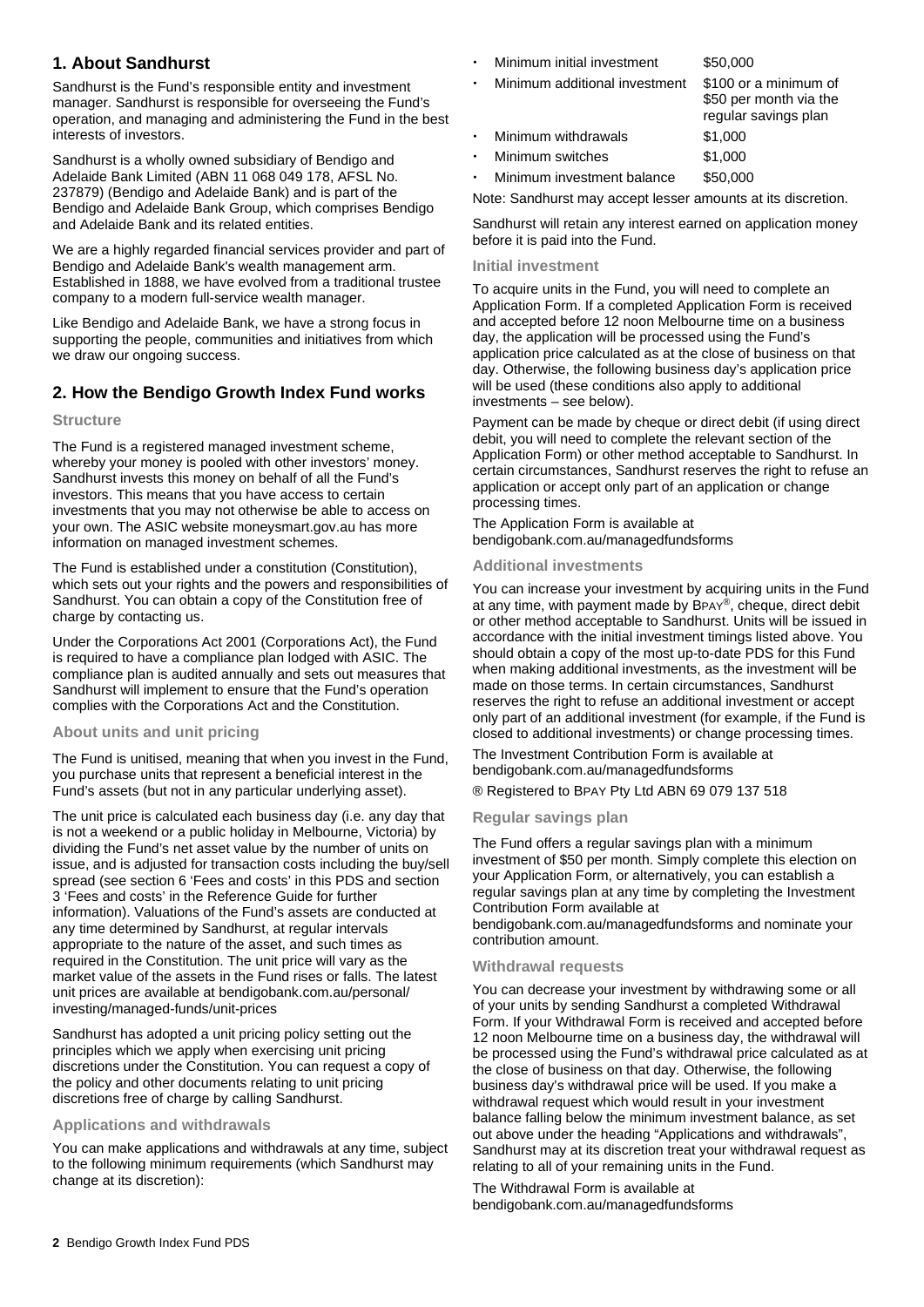After Sandhurst has received and accepted a completed Withdrawal Form, withdrawals are normally paid within 5 business days of the withdrawal date (however, the Fund's Constitution allows up to 30 days or such longer period as Sandhurst determines in certain circumstances). Withdrawals will be credited directly to your nominated account or a cheque can be sent to you upon request.

In extraordinary circumstances, Sandhurst reserves the right to suspend withdrawals from the Fund, such as if in the reasonable opinion of Sandhurst, it is in the best interests of investors as a whole to do so. In some circumstances, such as when there is a freeze on withdrawals, you may not be able to withdraw your units in the Fund within the usual period for withdrawal requests. Sandhurst reserves the right to change processing times.

#### **Minimum investment balance**

If the current value of your investment falls below the minimum investment balance, as set out above under the heading "Applications and withdrawals", Sandhurst may at its discretion redeem your interests in the Fund and pay the proceeds to you.

#### **Switching and transfers**

You may switch from the Fund to other funds operated by Sandhurst and which are listed on the Switch Form (available at [bendigobank.com.au/managedfundsf](https://bendigobank.com.au/managedfundsforms)orms). When you request a switch, we will redeem your existing units in the Fund at the next available redemption price and we will use the proceeds to buy the units in the new fund at the relevant application price. There is currently no charge for switching between funds, however buy/sell spreads do apply. Switching from one fund to another fund may give rise to tax consequences and it is recommended that you check the tax implications with your accountant or financial adviser before switching.

When making a switch the minimum balance and transaction amounts of the respective funds must be met. You should obtain a copy of the most up-to-date PDS for each fund when requesting a switch, as the switch will be made on the terms of that PDS and the Switch Form. These documents and the Switch Form are available at

[bendigobank.com.au/managedfundsf](https://bendigobank.com.au/managedfundsforms)orms

You can also transfer your units in the Fund to another person. To discuss what is required for a transfer, please contact us on 1800 634 969.

#### **Income distributions**

The Fund may earn income such as dividends, interest and other distributable income, as well as net realised capital gains on the sale of underlying assets. It is Sandhurst's intention that the full amount of the Fund's taxable income in each financial year be distributed to investors. The amount of distributions will vary from period to period and there may be periods in which no distribution is made. Distributions are calculated half yearly as at 30 June and 31 December, and normally paid within 2 months.

Your entitlement to distributions is calculated by dividing the total distribution amount by the total number of units on issue at the distribution date, and multiplying the result by the number of units you hold on that date. If you withdraw units prior to the distribution date, you will not receive any distribution for the period you held those units in the relevant distribution period. However, the Fund's unit price will incorporate the distribution entitlement up to the withdrawal date.

You can choose to have your distributions either:

- reinvested in further units in the same Fund; or
- paid to you by direct credit to your nominated account.

If you do not make a choice, or if a direct credit rejection occurs, then your distributions will be automatically reinvested by acquiring additional units in the Fund at the unit price applicable at the end of the relevant distribution period (the buy/sell spread does not apply to reinvested distributions). You can change your choice for receiving distribution payments by advising Sandhurst at least 10 business days before the end of the relevant distribution period. Otherwise, the change to your distribution instructions will not occur until after the next distribution is paid. Distributions will not be paid by cheque.

#### **Platform investors**

If you are investing through a master trust, wrap account or other investor directed portfolio-type service (collectively referred to as a "Platform"), it is generally the operator of that Platform or the custodian of the Platform which becomes the investor in the Fund, not you. Accordingly, they have the rights of an investor and can exercise them in accordance with their arrangements with you.

If you invest through a Platform, you are subject to the terms that are prescribed by the operator of the Platform which may differ from the terms outlined in this PDS (such as procedures for making investments, switches and withdrawals, cooling off periods, cut-off times for transacting, timing for distributions additional fees and costs and investor reporting).

Sandhurst is not responsible for the operation of any Platform through which you invest. In addition to reading this PDS, you should read the PDS for the Platform and other documents that explain the Platform, as issued by your Platform operator.

 You should read the important information about 'Acquisition and disposal of units' before making a decision. Go to section 1 of the Reference Guide at [bendigobank.com.au/managedfundsf](https://bendigobank.com.au/managedfundsforms)orms The material relating to the 'Acquisition and disposal of units' may change between the time when you read this Statement and the day when you acquire the product.

# **3. Benefits of investing in the Bendigo Growth Index Fund**

The significant features and the significant benefits of the Fund include:

- **Ready-made diversification:** The Fund provides a readymade diversified solution. It provides exposure to investments across the asset classes of Australian and international shares, property and infrastructure, alternative assets, Australian and international fixed interest securities and cash.
- **Access to reputable index managers:** The Fund provides access to the resources and knowledge of leading professional index managers that have an investment strategy of tracking an index with set tolerance levels. Index managers are generally structured to closely match one or a number of indices, so that returns, before fees, also closely match the returns of those indices, rather than trying to select outperforming assets or attempting to time the market.
- **Exposure to alternative assets and cash:** In accordance with the Fund's asset allocation, the Fund may invest in assets that do not necessarily track an index such as alternatives and cash. Alternatives may provide broader diversification due to their low correlation with traditional asset classes, while cash can provide defensive characteristics.
- **Capital growth with moderate income:** The Fund is designed to be a long term investment that aims to deliver capital growth with moderate income. If you choose to reinvest your distributions you can benefit from the power of compounding, which allows you to generate returns on your reinvested distributions to optimise your investment earnings over the long term.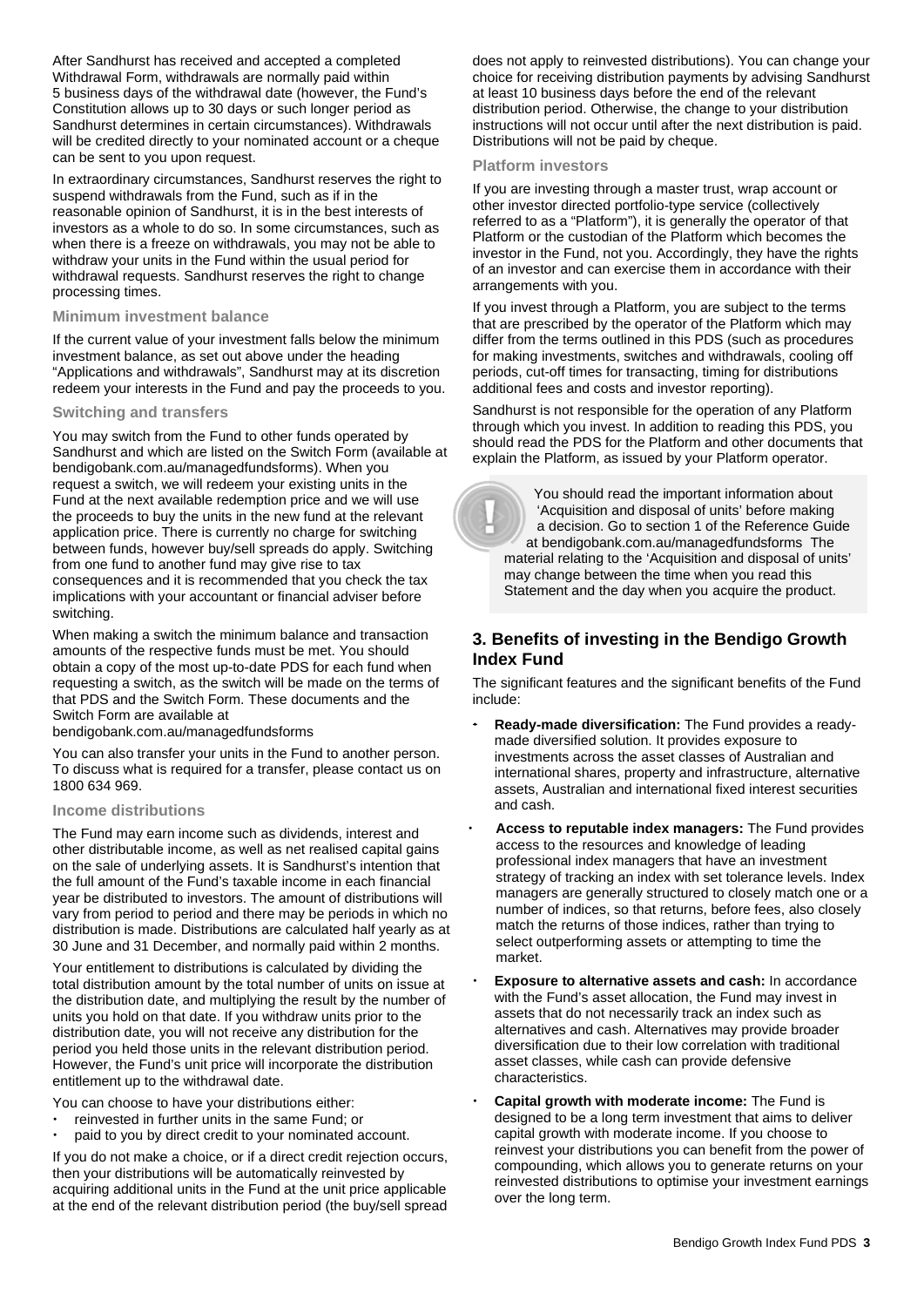- **A simple and convenient way to invest:** The Fund is designed to make investing easy for you. We handle all the investment decisions, paperwork and administration, and provide you with regular information and reporting on your investment. Our application process is straightforward and our friendly staff are on hand to assist you with any queries regarding your investment.
- **Regular savings plan:** The Fund offers the convenience of a regular savings plan so you can add to your investment on a regular basis with as little as \$50 per month. Regular investments can be deducted straight from your bank account.
- **A responsible entity with a proven record:** Sandhurst aims to create wealth for investors by employing a disciplined and conservative approach to managing quality investments.

The Fund aims to provide a simple, cost-effective solution to help you save for your future.

# **4. Risks of managed investment schemes**

The purpose of this section is to inform you of the types of significant risks that may apply to an investment in the Fund and is a summary only. It does not purport to be a comprehensive statement of all the risks.

All investments carry risk. Different investment strategies may carry different levels of risk, depending on the assets that make up the investment strategy. Generally, assets with the highest long-term returns may also carry the highest level of short-term risk.

The significant risks of investing in the Fund are summarised as follows:

- **Individual investment risk:** Investments made by the Fund will fluctuate in value, meaning that they can, and do, fall in value for many reasons. This is an inherent risk associated with all managed funds.Sandhurst aims to reduce investment risk by diversifying investments across the market thereby reducing the impact of individual investment risk.
- **Market risk:** The Fund is impacted by market risk. Factors that may influence the market include changes to economic, technological, climate, political, taxation, country, legal conditions and/or market sentiment. The Fund invests in a diversified portfolio of investments within its prescribed asset classes to reduce the impact of market risk.
- **Currency risk:** The Fund has exposure to international markets. Changes in foreign currencies relative to the Australian dollar can have a positive or negative impact on investment returns or values. The asset managers of the Fund's investments, including Sandhurst itself, may manage currency risk by the use of currency derivatives to hedge currency exposure.
- **Fund risk:** The Fund may not achieve its investment objective or Sandhurst may underperform other investment managers. The Fund could be terminated, the fees and costs could change, Sandhurst could be replaced as the responsible entity and/or investment manager, or key personnel could change. Sandhurst has established operational risk and compliance processes and aims to minimise Fund risk by monitoring how these risks may impact on the Fund and by acting in the best interests of investors.
- **Derivatives risk:** Derivatives may be used from time to time for both gaining and hedging exposure to assets, interest rate risk and/or currencies. Derivatives risk includes the value of derivative positions not moving in line with the movement in the underlying asset, potential illiquidity of the derivative, and the Fund being unable to meet payment obligations in relation to derivative contracts. Sandhurst has

processes in place to govern the use of derivatives. Sandhurst will not use derivatives to gear the returns of the Fund.

- **Liquidity risk:** The Fund's assets may not be able to be converted into cash in a timely manner in order to pay withdrawal requests. Sandhurst manages liquidity risk by investing in a range of assets that ordinarily can be readily converted into cash.
- **Counterparty risk:** Counterparty risk represents the loss that would be recognised if counterparties (i.e. the other parties to the contracts such as securities dealers or derivative counterparties or responsible entities) fail to perform as contracted. The asset managers of the Fund's investments are primarily responsible for managing this risk.
- **Regulatory risk:** Investment performance may be affected by changes to government policies, regulations and taxation laws.
- **Asset manager risk:** A fund of another asset manager in which the Fund invests could be terminated, or there could be changes in the fees and costs, the responsible entity and/or asset manager, or key personnel. The underlying asset manager may underperform the relevant performance benchmark or other asset managers. To minimise this risk, Sandhurst has strong risk management, governance and investment management processes in place, including the assessment and ongoing monitoring of asset managers.

The significant risks of investing in managed investment schemes include that:

- the value of investments will vary over time;
- the level of returns will vary and future returns may vary from past returns;
- returns are not guaranteed and you may lose some of your money;
- laws affecting managed investment schemes may change in the future; and
- the level of risk for you will vary depending on a range of factors including, age, investment time frames, where other parts of your wealth are invested and your risk tolerance.

The performance of the Fund is regularly monitored to assess whether the investment policy and the objectives of the Fund are being met. However, we do not guarantee future profitability, Fund returns, distributions or return of capital.

You should consult with your financial adviser to properly understand the risks associated with the Fund and your attitude to investment risk.

Sandhurst, Bendigo and Adelaide Bank and its related entities do not guarantee the repayment of capital invested, the payment of income or the Fund's investment performance. An investment in the Fund does not represent a deposit with, or a liability of Sandhurst, Bendigo and Adelaide Bank or its related entities. Bendigo and Adelaide Bank does not stand behind or guarantee the performance of Sandhurst.

Sandhurst is not an authorised deposit-taking institution within the meaning of the Banking Act 1959

# **5. How we invest your money**

The Fund offers a single investment option.

Sandhurst aims to create wealth for investors by providing simple and professionally managed investment opportunities.

Our approach involves investing Fund assets in investment vehicles that are managed by expert asset managers, including Sandhurst itself. The Fund will gain exposure to asset classes via various investment options, including accessing leading asset managers which have an 'index' investment approach. Index strategies are designed to represent a broad market or a portion of the broad market. Indexing is a way of gaining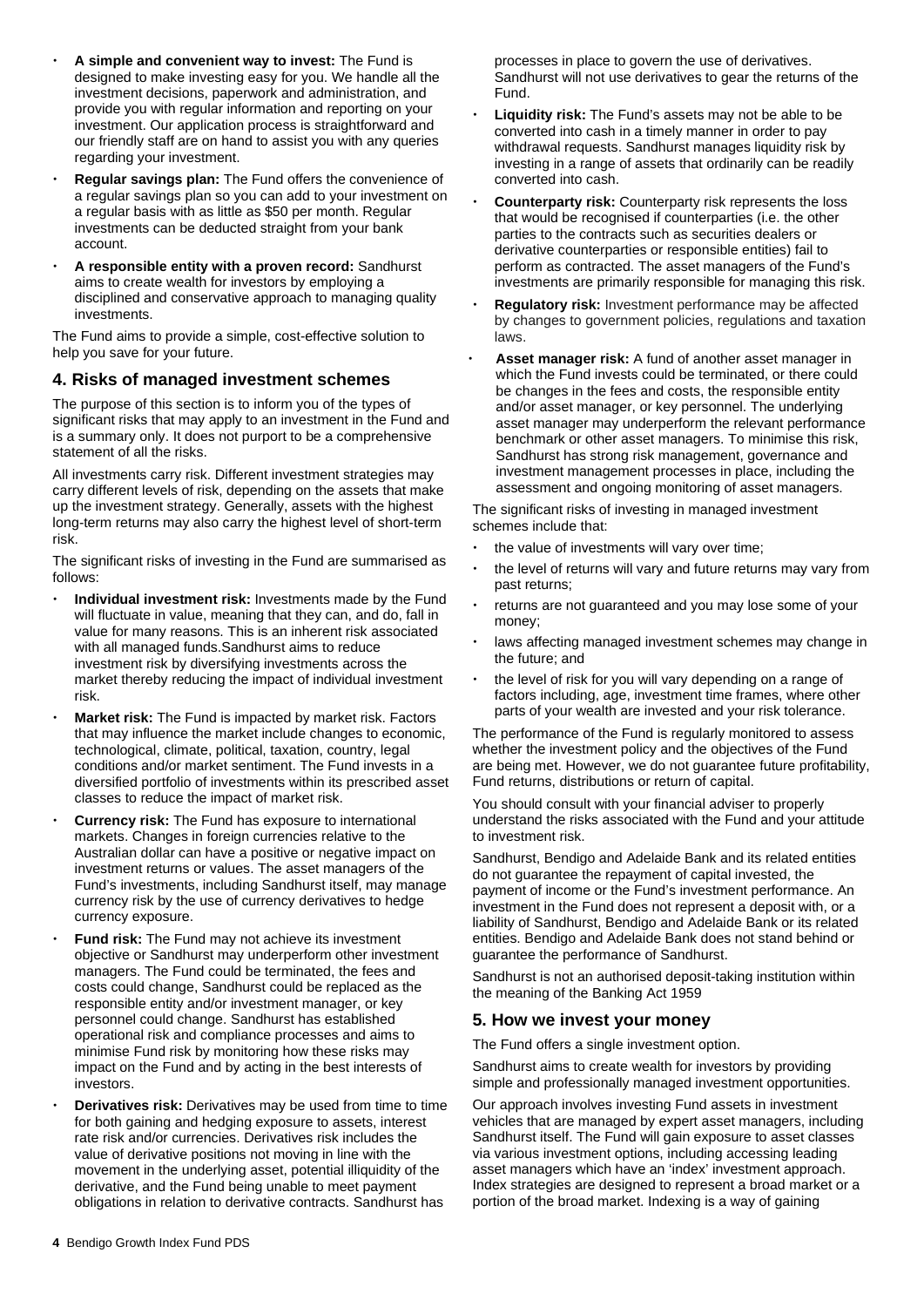exposure to investment markets whilst not seeking to outperform the relevant markets. This in turn reduces the risk of underperforming the relevant markets (before fees). Most investment markets have indices that measure their value over time and index funds seek to track the return of particular markets or sectors.

Whilst Fund assets will have exposure to an index investment strategy, Sandhurst will also invest in alternative assets, that may not use an index approach. These may include, and are not limited to, investments such as commodities and unlisted assets. In addition, Sandhurst manages the cash component of the Fund and also manages derivatives held by the Fund from time to time.

Sandhurst monitors and manages foreign currency exposures. The neutral position for exposure to currencies is 50% hedged for international shares and 100% hedged for global fixed interest, we may vary these positions at any time based on our view of economic and market conditions.

Sandhurst determine the allocation of amounts to each asset class on an ongoing basis within the ranges set out in the adjacent table for this Fund.

Further information about these asset managers can be found a[t bendigobank.com.au/globalassets/](https://www.bendigobank.com.au/globalassets/documents/wealth/managedfunds/asset-manager-guide.pdf)  [documents/wealth/managedfunds/asset-manager](https://www.bendigobank.com.au/globalassets/documents/wealth/managedfunds/asset-manager-guide.pdf)[guide.pdf](https://www.bendigobank.com.au/globalassets/documents/wealth/managedfunds/asset-manager-guide.pdf) 

**Warning:** When choosing whether to invest in the Fund, you should consider:

- the likely investment return;
- the risk; and
- your investment timeframe.

**Labour standards, or environmental, social or ethical considerations** 

Sandhurst does not take into account labour standards or environmental, social or ethical considerations in the selection, retention or realisation of investments relating to the Fund.



 You should read the important information about the Fund's investment process before making a decision. Go to section 2 of the Reference Guide at [bendigobank.com.au/managedfundsf](https://bendigobank.com.au/managedfundsforms)orms The material relating to the Fund's investment process may change between the time when you read this Statement and the day when you acquire the product.

# **Bendigo Growth Index Fund**

| Investment<br>return<br>objective                               | To deliver investment returns after fees in excess of<br>4% above inflation over a full market cycle (typically 7<br>to 10 years).                                                                                                                                                                                                                                                                                                            |       |            |  |
|-----------------------------------------------------------------|-----------------------------------------------------------------------------------------------------------------------------------------------------------------------------------------------------------------------------------------------------------------------------------------------------------------------------------------------------------------------------------------------------------------------------------------------|-------|------------|--|
| Investment<br>strategy                                          | To invest via expert asset managers, including<br>Sandhurst, that specialise in index strategies that seek<br>to track the performance of selected benchmarks as<br>well as alternative assets and cash. Alternative assets<br>and cash may or may not invest in index strategies.<br>Sandhurst will invest the Fund's assets across a<br>variety of asset classes in a manner that it believes will<br>meet the investment return objective. |       |            |  |
|                                                                 | The neutral position of the Fund is 80% growth assets<br>and 20% defensive assets.                                                                                                                                                                                                                                                                                                                                                            |       |            |  |
|                                                                 |                                                                                                                                                                                                                                                                                                                                                                                                                                               | Min   | Max        |  |
|                                                                 | Australian shares                                                                                                                                                                                                                                                                                                                                                                                                                             | 15%   | 50%        |  |
| <b>Strategic</b><br>asset class                                 | International shares                                                                                                                                                                                                                                                                                                                                                                                                                          | 20%   | 65%        |  |
|                                                                 | Property & infrastructure                                                                                                                                                                                                                                                                                                                                                                                                                     | $0\%$ | 22%        |  |
| allocation                                                      | <b>Fixed interest</b>                                                                                                                                                                                                                                                                                                                                                                                                                         | 5%    | 25%        |  |
|                                                                 | Alternatives                                                                                                                                                                                                                                                                                                                                                                                                                                  | $0\%$ | <b>20%</b> |  |
|                                                                 | Cash                                                                                                                                                                                                                                                                                                                                                                                                                                          | $0\%$ | 25%        |  |
|                                                                 | In exceptional market conditions the Fund may have<br>asset class allocations outside the stated minimum and<br>maximum for short periods of time.                                                                                                                                                                                                                                                                                            |       |            |  |
| <b>Minimum</b><br>suggested<br>investment<br>timeframe          | Recommended for at least a 5 year investment period.                                                                                                                                                                                                                                                                                                                                                                                          |       |            |  |
| Type of<br>investor for<br>whom this<br>investment<br>is suited | This Fund is intended to suit an investor primarily<br>seeking long term capital growth with moderate income<br>from a diversified portfolio of growth assets. Investors<br>should be prepared to accept volatility in the value of<br>their investment over a rolling short term period.                                                                                                                                                     |       |            |  |
| <b>Risk level</b>                                               | This Fund is considered by Sandhurst to be a medium<br>to high risk investment.                                                                                                                                                                                                                                                                                                                                                               |       |            |  |
| <b>Changes to</b><br>the Fund                                   | We have the right to terminate the Fund or change the<br>Fund's investment return objective (including without<br>limitation the strategic asset class allocations and<br>investment strategy) and investments (including by<br>switching investments to a strategy of another asset<br>manager) without providing prior notice to investors.<br>We will inform investors of any material changes to the<br>Fund in accordance with the law.  |       |            |  |

# **6. Fees and costs**

#### **Did you know?**

Small differences in both investment performance and fees and costs can have a substantial impact on your long term returns. For example, total annual fees and costs of 2% of your account balance rather than 1% could reduce your final return by up to 20% over a 30 year period (for example, reduce it from \$100,000 to \$80,000).

You should consider whether features such as superior investment performance or the provision of better member services justify higher fees and costs.

You may be able to negotiate to pay lower fees. Ask the Fund or your financial adviser.

#### **To find out more**

If you would like to find out more, or see the impact of the fees based on your own circumstances, the **Australian Securities and Investments Commission** (**ASIC**) Moneysmart website (www[.moneysmart.gov.au\)](https://www.moneysmart.gov.au/) has a managed funds fee calculator to help you check out different fee options.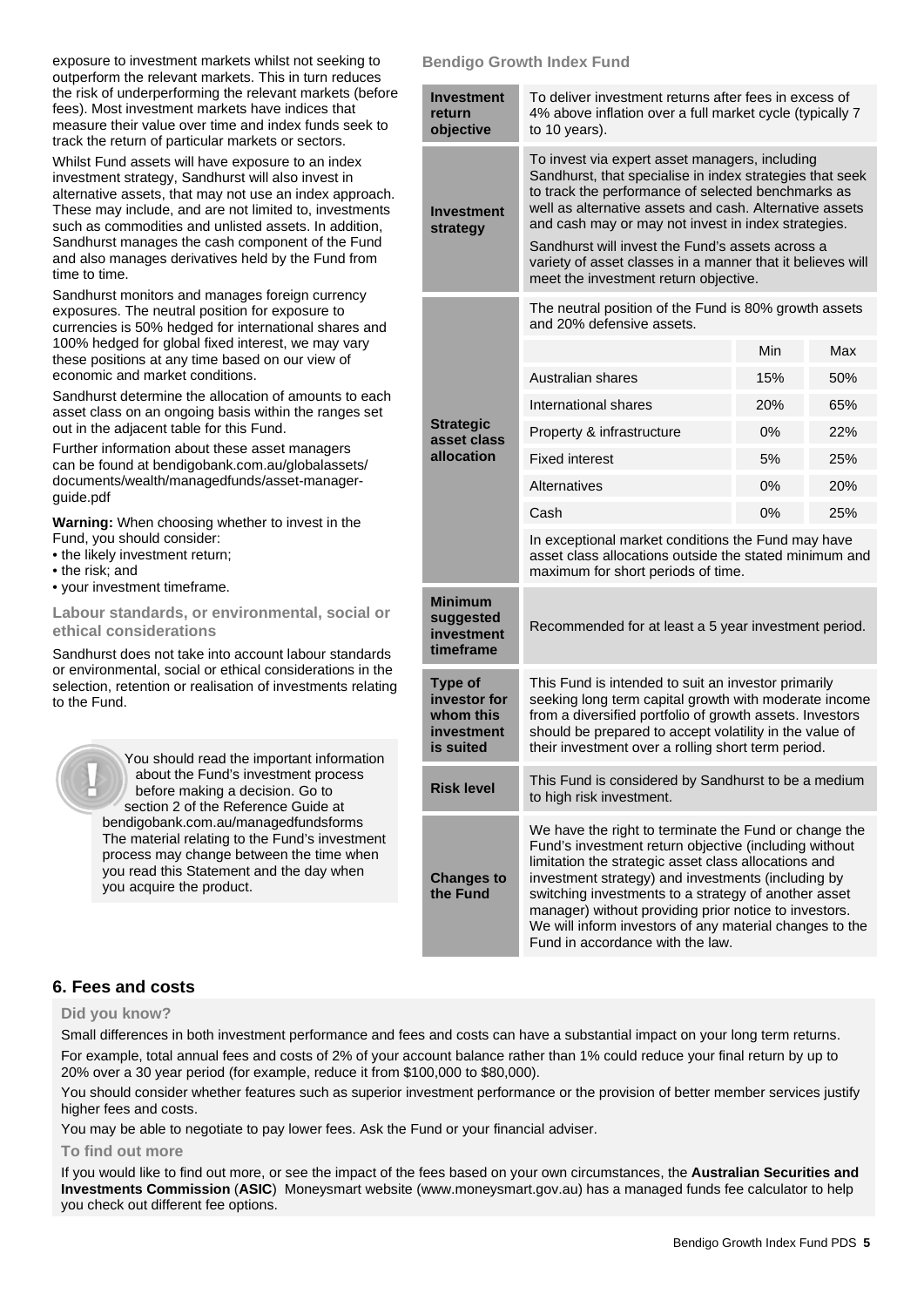The managed funds fee calculator on the ASIC website (ww[w.moneysmart.gov.au\)](https://www.moneysmart.gov.au/) can also be used to calculate the effect of fees and costs on account balances. Taxation information is set out in section 7 of this PDS.

The following table shows the fees and other costs that you may be charged. These fees and costs may be deducted from your money, from the returns on your investment or from the assets of the Fund as a whole. This information can be used to compare costs between different simple managed investment schemes.

You should read all the information about fees and costs because it is important to understand their impact on your investment. All the fees and costs shown in this section include GST less the applicable reduced input tax credits unless otherwise stated.

#### **Fees and costs summary**

| <b>Bendigo Growth Index Fund</b>                                                                                                           |                                         |                                                                                                                                                                                                                                                                                                                                                                                                                                    |  |  |  |
|--------------------------------------------------------------------------------------------------------------------------------------------|-----------------------------------------|------------------------------------------------------------------------------------------------------------------------------------------------------------------------------------------------------------------------------------------------------------------------------------------------------------------------------------------------------------------------------------------------------------------------------------|--|--|--|
| Type of fee or cost                                                                                                                        | <b>Amount</b>                           | How and when paid                                                                                                                                                                                                                                                                                                                                                                                                                  |  |  |  |
| Ongoing annual fees and costs                                                                                                              |                                         |                                                                                                                                                                                                                                                                                                                                                                                                                                    |  |  |  |
| Management fees and costs*<br>The fees and costs for managing<br>your investment                                                           | 0.46% p.a.                              | The Fund's management fee is 0.45% p.a. and is calculated on the<br>Fund's net asset value, accrued daily and paid quarterly in arrears to<br>Sandhurst from the Fund's assets as a whole.<br>Management fees and costs include indirect costs of 0.01% p.a.<br>which are paid when they arise.<br>The Fund's management fees and costs are recovered from the<br>Fund and are not directly deducted from your investment account. |  |  |  |
| Performance fees<br>Amounts deducted from your<br>investment in relation to the<br>performance of the product                              | 0.00% p.a.                              | Sandhurst does not charge a performance fee for managing the<br>Fund. However, the Fund may pay performance fees to some asset<br>managers that manage interposed vehicles in which the Fund<br>invests.<br>These performance fees are recovered from the Fund as and when<br>they are incurred and are not directly deducted from your investment<br>account.                                                                     |  |  |  |
| <b>Transaction costs</b><br>The costs incurred by the scheme<br>when buying or selling assets                                              | 0.02% p.a.                              | Transaction costs are paid as and when they are incurred by the<br>Fund by a deduction from the Fund. Transaction costs are also<br>incurred by an interposed vehicle in which the Fund has invested<br>and those costs reduce the value of the Fund's investment in that<br>interposed vehicle. These transaction costs are not directly<br>deducted from your investment account.                                                |  |  |  |
| Member activity related fees and costs (fees for services or when your money moves in or out of the scheme)^                               |                                         |                                                                                                                                                                                                                                                                                                                                                                                                                                    |  |  |  |
| Establishment fee<br>The fee to open your investment                                                                                       | Nil                                     | Not applicable                                                                                                                                                                                                                                                                                                                                                                                                                     |  |  |  |
| Contribution fee<br>The fee on each amount<br>contributed to your investment                                                               | Nil                                     | Not applicable                                                                                                                                                                                                                                                                                                                                                                                                                     |  |  |  |
| Buy-sell spread <sup>#</sup><br>An amount deducted from your<br>investment representing costs<br>incurred in transactions by the<br>scheme | Buy spread: 0.09%<br>Sell spread: 0.13% | The buy spread applies to each application in the Fund and is<br>deducted from your investment amount upon application. The sell<br>spread applies to each withdrawal and is deducted from your<br>investment amount upon withdrawal.                                                                                                                                                                                              |  |  |  |
| Withdrawal fee<br>The fee on each amount you take<br>out of your investment                                                                | Nil                                     | Not applicable                                                                                                                                                                                                                                                                                                                                                                                                                     |  |  |  |
| Exit fee<br>The fee to close your investment                                                                                               | Nil                                     | Not applicable                                                                                                                                                                                                                                                                                                                                                                                                                     |  |  |  |
| Switching fee<br>The fee for changing investment<br>options                                                                                | Nil                                     | Not applicable                                                                                                                                                                                                                                                                                                                                                                                                                     |  |  |  |

\* The amount of this fee can be negotiated. See "Differential fee arrangements" under the heading "Additional explanation of fees and costs" in the Reference Guide for more information.

^ These fees do not include amounts payable to a financial adviser. See "Advice fee" under the heading "Additional explanation of fees and costs" in the Reference Guide for more information.

# These spreads can increase materially in stressed market conditions. See "Investor buy/sell spread" under the heading "Additional explanation of fees and costs" in the Reference Guide for more information.

**Warning:** Additional fees may be paid to a financial adviser if a financial adviser is consulted. Please refer to the Statement of Advice in which details of the fees are set out.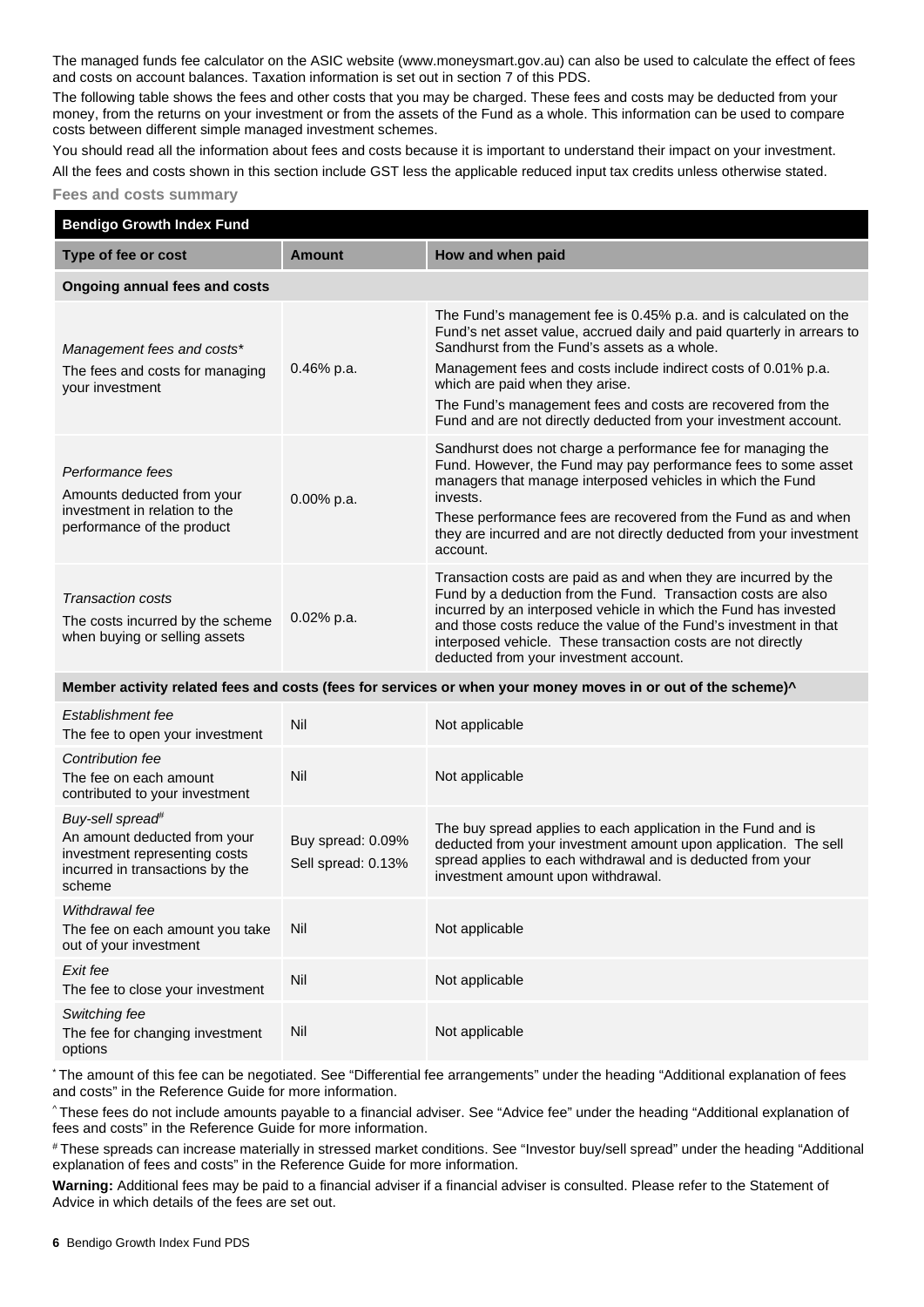# **Example of annual fees and costs for the Fund**

The following table gives an example of how the fees and costs for the Fund can affect your investment over a one-year period. You should use this table to compare the Fund with other managed investment products.

| <b>EXAMPLE:</b><br><b>Bendigo Growth Index</b><br>Fund             |               | <b>BALANCE OF \$50,000 WITH</b><br><b>A CONTRIBUTION OF \$5,000</b><br><b>DURING YEAR</b>                                                                                                                                                                                        |
|--------------------------------------------------------------------|---------------|----------------------------------------------------------------------------------------------------------------------------------------------------------------------------------------------------------------------------------------------------------------------------------|
| Contribution<br>Fees                                               | Nil           | For every additional \$5,000<br>you put in, you will be charged<br>\$0.                                                                                                                                                                                                          |
| <b>PLUS</b><br>Management<br>Fees and<br>Costs                     | $0.46\%$ p.a. | And, for every \$50,000 you<br>have in the Bendigo Growth<br>Index Fund, you will be<br>charged or have deducted<br>from your investment \$230<br>each year.                                                                                                                     |
| <b>PLUS</b><br>Performance<br>Fees                                 | 0.00% p.a.    | And, you will be charged or<br>have deducted from your<br>investment \$0 in performance<br>fees each year.                                                                                                                                                                       |
| <b>PLUS</b><br>Transaction<br>Costs                                | 0.02% p.a.    | And, you will be charged or<br>have deducted from your<br>investment \$10 in transaction<br>costs.                                                                                                                                                                               |
| <b>EQUALS</b><br>Cost of<br>Bendigo<br>Growth<br><b>Index Fund</b> |               | If you had an investment of<br>\$50,000 at the beginning of the<br>year and you put in an<br>additional \$5,000 during that<br>year, you would be charged<br>fees and costs in the range of:<br>\$240 to \$264<br>What it costs you will<br>depend on the fees you<br>negotiate. |

# **Additional explanation of fees and costs**

#### **Management fees and costs**

Management fees and costs are incurred in managing the Fund, comprising the management fee paid to Sandhurst as responsible entity for administering the Fund, other investmentrelated expenses and reimbursements in relation to the Fund, amounts paid or payable for investing in the assets of the Fund, and indirect costs (excluding any transaction costs and performance fees, if any). Indirect costs are based on the actual costs of the past financial year.

Indirect costs are any amounts that directly or indirectly reduce the returns on the units that is paid from, or reduce the amount or value of, the income or assets of the Fund (including an underlying investment of the Fund).

The Fund's Constitution allows Sandhurst to pay or recover, from the Fund, all costs, charges, expenses and outgoings reasonably and properly incurred by Sandhurst in the proper performance of its duties in administering the Fund. These are included in the indirect costs of the fund.

Management fees and costs are based on the latest available information as at the date of this PDS. Management fees and costs may increase or decrease over time depending on the amounts comprising the management costs described above.

#### **Performance fees**

A performance fee is an amount paid or payable, calculated by reference to the performance of the Fund and interposed vehicles in which the Fund invests, whether from income or capital appreciation (realised or unrealised). As at the date of this PDS, Sandhurst does not charge a performance fee for managing the Fund but some of the asset managers of

interposed vehicles in which the Fund invests do charge performance fees.

Accordingly, the total performance fees set out in the 'Fees and costs summary' include performance fees chargeable by us (nil) and performance fees of 0.00% p.a. chargeable by some of the asset managers of interposed vehicles in which the Fund invests.

The performance fees set out above have been calculated by reference to the average performance fees over a previous period, except where the Fund or the relevant interposed vehicle was first offered in the current financial year, in which case a reasonable estimate of the performance fees was used in the calculation.

#### **Transaction costs**

Transaction costs are incurred when acquiring and disposing of certain assets. These costs may include clearing costs, brokerage, stamp duty and buy/sell spreads charged by us or charged to us by asset managers we engage. The amount of total gross transaction costs are 0.05% p.a. The transaction costs shown in the 'Fees and costs summary' are shown net of any amount recovered by the buy/sell spread charged by Sandhurst as set out in the 'Fees and costs summary'.

#### **Changes to fees and costs**

Fees and costs can be changed at any time by Sandhurst in accordance with the Fund's Constitution without your consent. If fees payable to Sandhurst increase, you will be given 30 days' prior notice. Other costs may change at any time without prior notice to you.

#### **Tax**

For information about tax, please see section 7 "How managed investment schemes are taxed".

> You should read the important information about 'Fees and costs' before making a decision. Go to section 3 of the Reference Guide at [bendigobank.com.au/managedfundsf](https://bendigobank.com.au/managedfundsforms)orms The material relating to the 'Fees and costs' may change between the time when you read this Statement and the day when you acquire the product.

# **7. How managed investment schemes are taxed**

**Warning:** Investing in a registered managed investment scheme is likely to have tax consequences. The Australian taxation system is complex and individual investors have different circumstances. Persons are strongly advised to seek professional tax advice.

In summary, when investing in the Fund, investors should note that:

- Registered managed investment schemes generally do not pay tax on behalf of investors.
- Investors will be assessed for tax on income and capital gains generated by the Fund in the year to which their entitlement relates, irrespective of whether the income is reinvested or the income payment occurs at a later date.
- Tax components of Fund distributions will be allocated to investors on a fair and reasonable basis.
- The Fund will pass through the investors' share of any tax credits received during the year.
- The Fund has made a 'capital election' under the tax regime for Managed Investment Trusts (MIT) and it continues to be an eligible MIT.
- Investors may be liable for tax on capital gains realised on the sale of units in the Fund, either by withdrawal, switch or transfer.